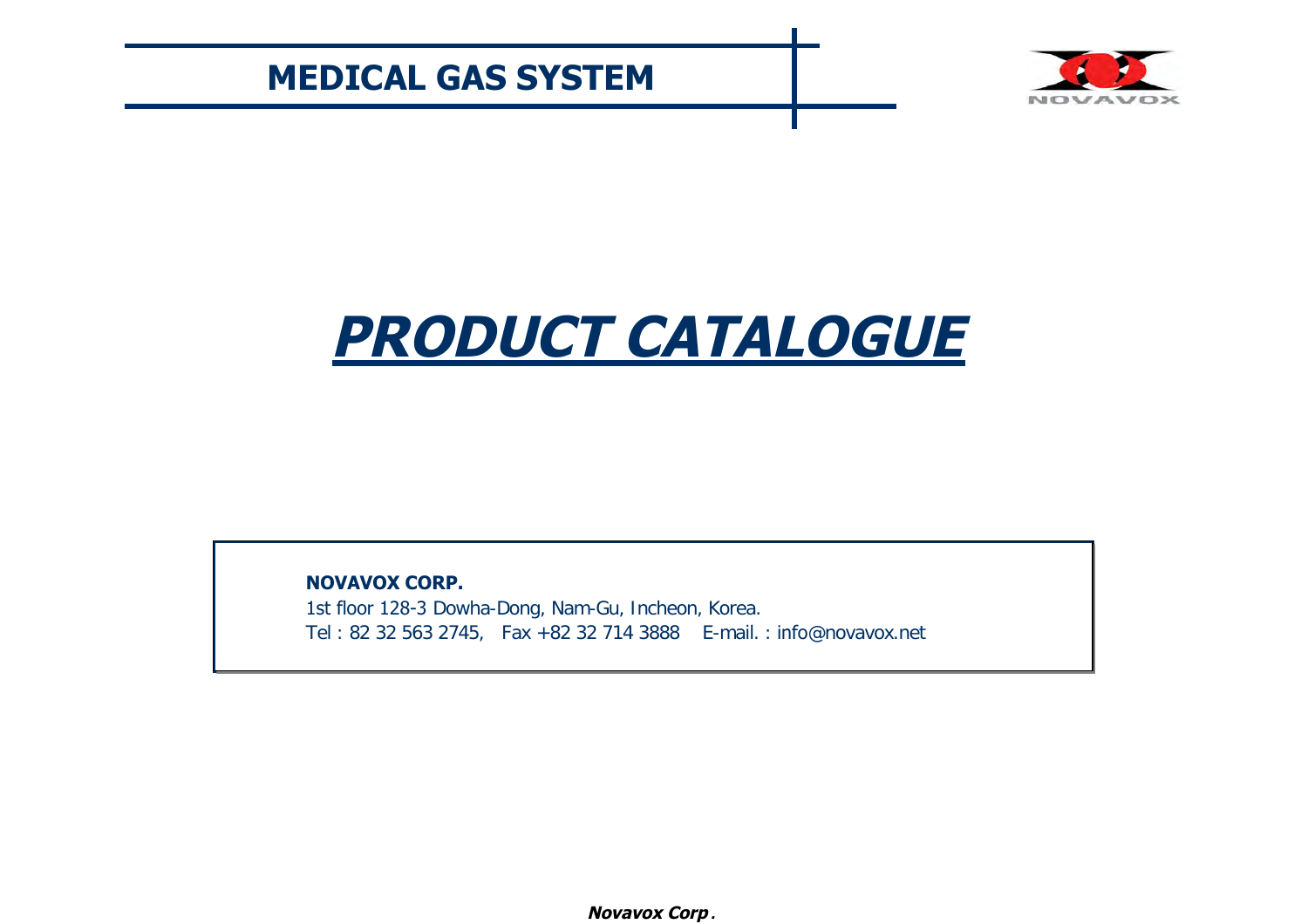

## **HEAD CONCOLE FOR HOSPITAL ROOM**



- A supplementary device that helps control the central provision of **oxygen or gases at hospitals and clinics. It can be used with the attachment of a suction device or a breathing aid.**
- Model : ONV-WP-A-DC-001
- **Specification**
- **Gas / Outlet Center Pitch : 84mm**
- **Width : 1,280mm (Can be modified depending on customer request)**
- **Main Frame Thickness : 2.5~3.5t**
- **Panel Thickness : 2.3t**
- **Cover Profile Thickness : 2.3t**



| <b>NO</b>      | <b>Description</b> | Specification Q'ty   NO |   |    | <b>Description</b>     | <b>Specification</b>  | Q'ty |
|----------------|--------------------|-------------------------|---|----|------------------------|-----------------------|------|
|                | Switch             | <b>Standard</b>         |   | 6  | Nave Plate             | <b>Standard</b>       |      |
| $\overline{2}$ | 220V Receptacle    | <b>Duplex</b>           | 2 |    | Oxygen Outlet          | <b>Pin Index Type</b> | 1    |
| 3              | Ground Jack        | <b>Duplex</b>           |   | 8  | Vacuum Outlet          | <b>Pin Index Type</b> |      |
| 4              | 110V Receptacle    | <b>Duplex</b>           |   | 9  | <b>Slide Base</b>      | Aluminium t2.0        |      |
| 5              | <b>Nurse Call</b>  | Option                  |   | 10 | <b>Flurescent Lamp</b> | 220V, 20W             |      |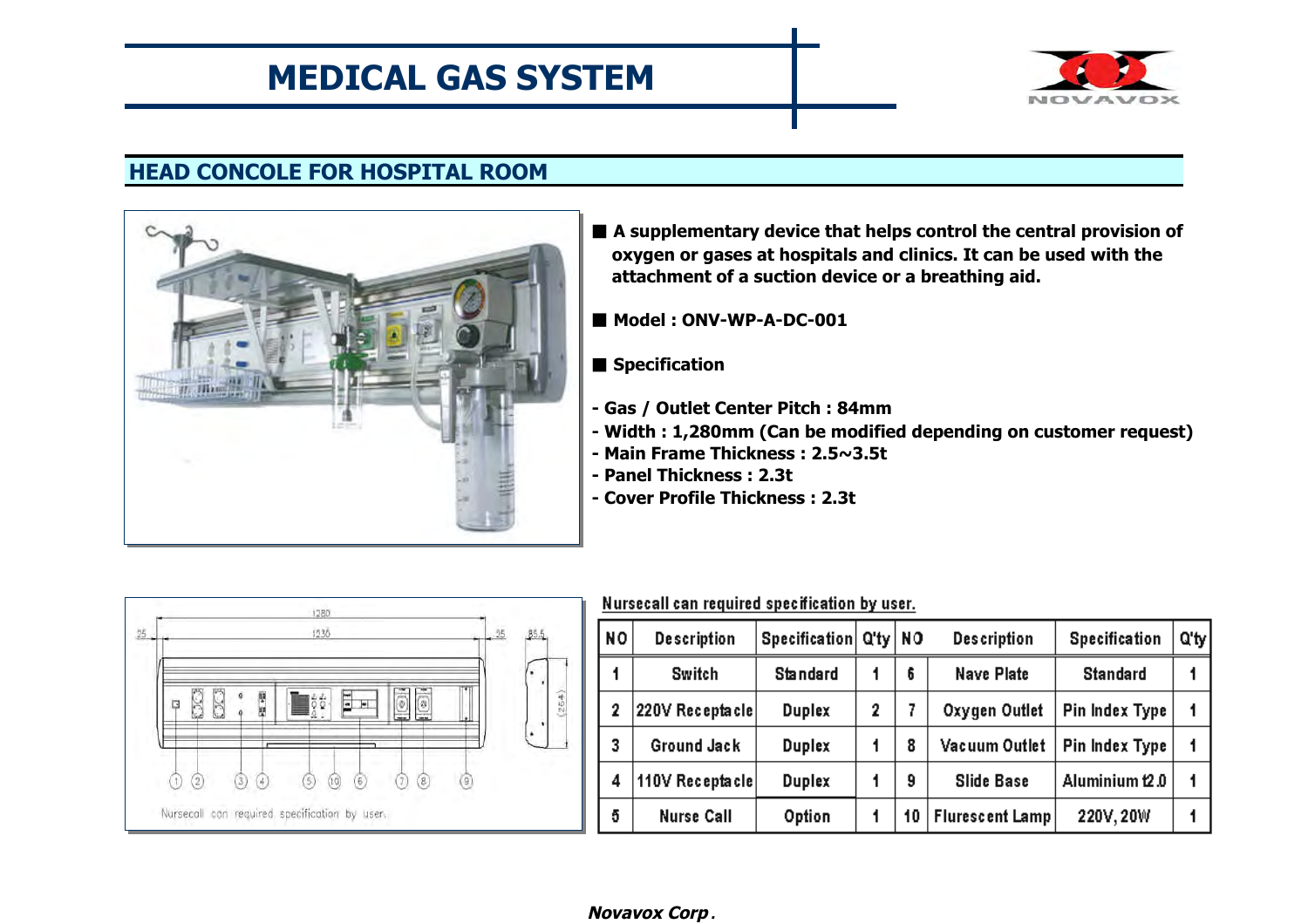

## **DESK WALL FOR EMERGENCY ROOM**





■ **A supplementary device that helps control the central provision of oxygen or gases at hospitals and clinics.**

**For use at patient rooms, it can be used with the attachment of a suction device or a breathing aid.**

■ Model: ONV-DW-A-01

■ **Specification** 

- **Size: Order production is possible by sizes reflecting customer request**
- **Console : Selection of sizes and outlets in accordance with customer request**
- **Side Panel Thickness : 2t (Baked Powder Painting)**
- **Top Cover : MPM 30t (Wilson Art)**
- **Main Frame : Al Profile 30m/m**
- **Bed Bumper : Al Profile 12m/m**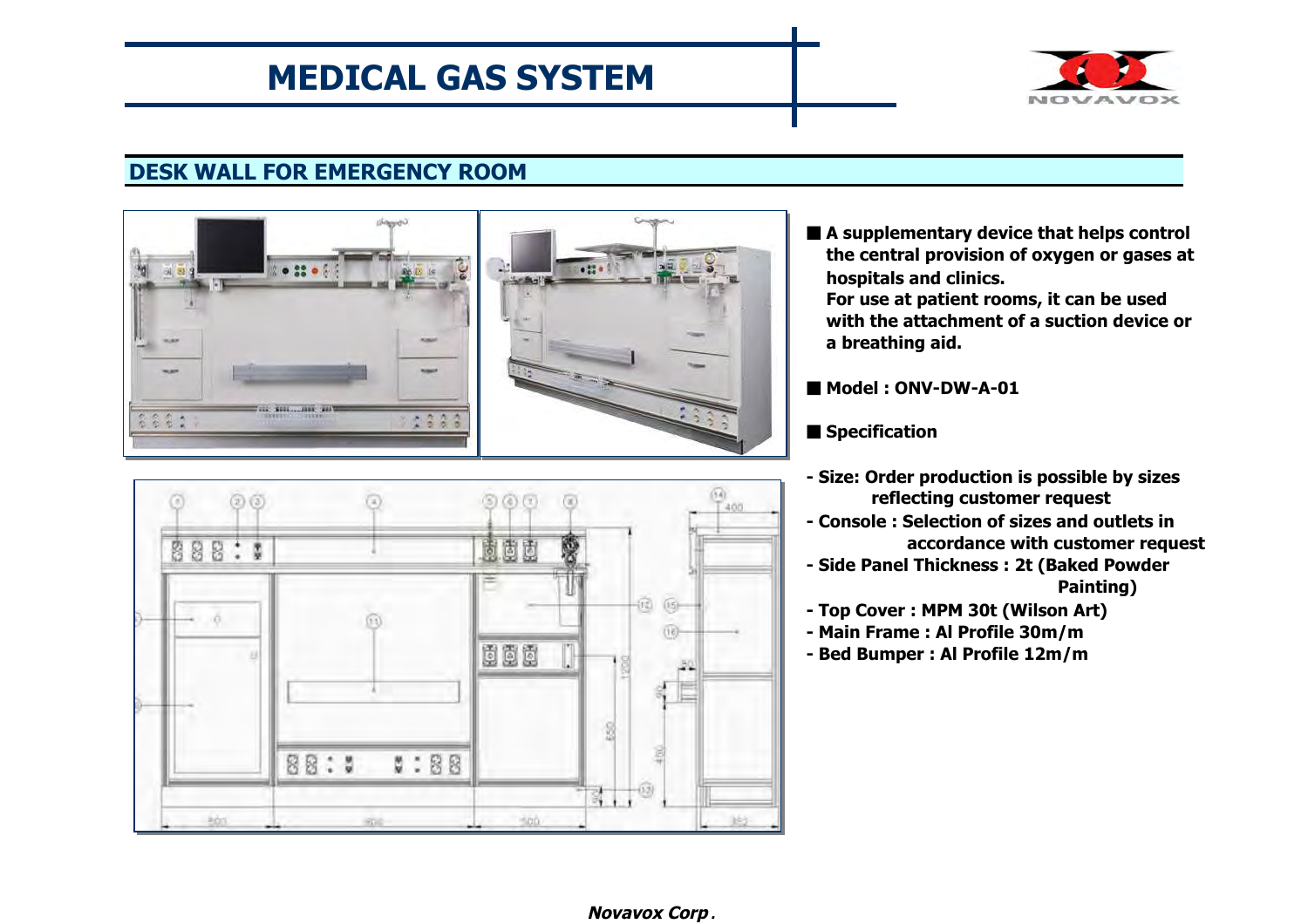

### **BREATHING AIDS**

#### ▶ **Bubble Jet Flowmeter**



#### ■ **Specification**

- **Humidification Method : Gas Powered Type**
- **Oxygen Employed : Medical oxygen with purity of 99.5% or higher**
- **Standard Pressure : 3.5 kgf/**㎠
- **Input Pressure : 3~5 kgf/**㎠
- **Maximum supply of fluids: Within Flowmeter 60N** ℓ**/min**
- **Noise : Below 65db at one-meter distance from the device**
- **Humidity level (at 36.5**℃**): Bubble mode 21% / 12**ℓ**/min ~ 45% / 2**ℓ**/min, Jet mode - 3% / 3**ℓ**/min ~ 70% / 8**ℓ**/min**
- **Outlet Size : Inner diameter Φ 3/16 ~ Φ 5/16 inch Hoses and tubes with 21~23mm diameters can be used**
- **Safety valve : Operable at 2 psi or above**

**A breathing aid that helps provide optimum amounts of oxygen or humidity in Bubble Mode (2**ℓ**/min) or Jet Mode(8**ℓ**/min) by using medical plumbing facilities while watching the gauge ball in accordance with the doctor's instructions.**

■ **Model : BJ-015**

#### ▶ **Bubble Flowmeter**



#### ■ **Specification**

- **Humidification method : Gas Powered Type**
- **Oxygen employed : Medical oxygen with purity of 99.5% or higher**
- **Standard pressure : 4.0 ± 0.5 kgf/**㎠
- **Input pressure : 3~5 kgf/**㎠
- **Maximum supply of fluids : Within Flowmeter 60N** ℓ**/min**
- **Noise : Below 65db at one-meter distance from the device**
- **Humidity level (at 36.5**℃**):**
- **25% / 12**ℓ**/min ~ 50% / 12**ℓ**/min,**

**Jet mode : 3% / 3**ℓ**/min ~ 70% / 8**ℓ**/min**

- **Outlet Size : Inner dismeter Φ 3/16 ~ Φ 5/16 inch**
- **Safety valve : Operable at 8.5 psi or above**

**A breathing aid that helps supply optimum levels of oxygen or humidity to patients by using medical plumbing facilities while watching the gauge ball in accordance with the doctor's instructions.** ■ **Model : BB-015**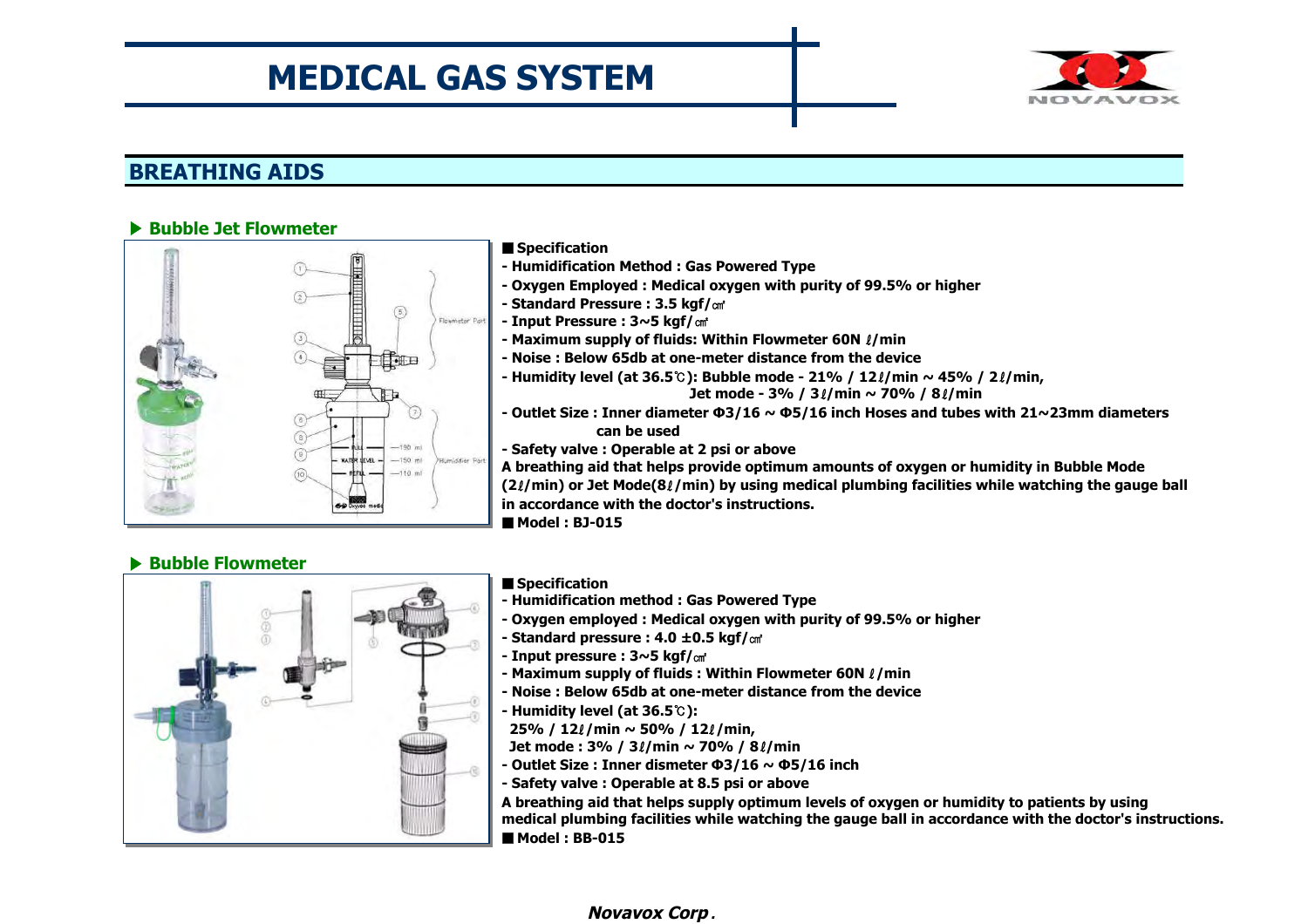

## **MEDICAL SUCTION DEVICES - I**

#### ▶ **Wall Suction**



### ▶ **Thoracic Suction**

#### ■ **Specification**

- **Gases employed : Medical suction (Vacuum)**
- **Standard suction pressure : 500± 100 mmHg**
- **Maximum suction pressure: 760 mmHg**
- **Noise : Below 65db at one-meter distance from the device**
- **Suction pressure adjustment range : 0~200 mmHg**
- **Suction mode Off : suction pressure cut-off,**

**Reg : continuous suction under adjusted pressure,**

- **Full : Maximum suction pressure**
- **Minimum suction fluids : 20** ℓ**/min**
- **capacity of the suction bowl : 1,200cc**
- **safety feature : use of Overflow Protector**

**A medical sucker that is used for sucking blood, body fluids or phlegm by using vacuum pressure when operating on or treating a patient.** ■ **Model : ONV-S-W01**

料功器 型 32.44  $\rightarrow$ ● 高空24 客組写 (WATER) • 898) (Dramage)<br>Urdij 2社略수구 ⊕ 番を子 28世

#### ■ **Specification**

- **Gases employed : medical suction (Vacuum)**
- **Noise : Below 60db at one-meter distance from the device**
- **Suction fluid adjustment range : 0~8**ℓ**/min / 18.4mmHg**
- **Suction pressure adjustment range : 0~18.4mmHg**
- **Capacity of cylinder water purifier : 800cc**
- **outside features of the cylinder : Φ 65xL355 outer diameterΦ 70x inner diameterΦ 65xL355**
- **capacity of the suction bowl : 1,200cc**
- **standard vacuum pressure : 750mmHg**
- **safety feature : use of Overflow Protector**

**A medical device for continuously sucking foreign materials from the patient under pressure of 0~18.4mmHg or below at surgical operation areas (heart-related), recovery rooms or emergency rooms in hospitals equipped with plumbing facilities for medical gases.** ■ **Model : TS-250**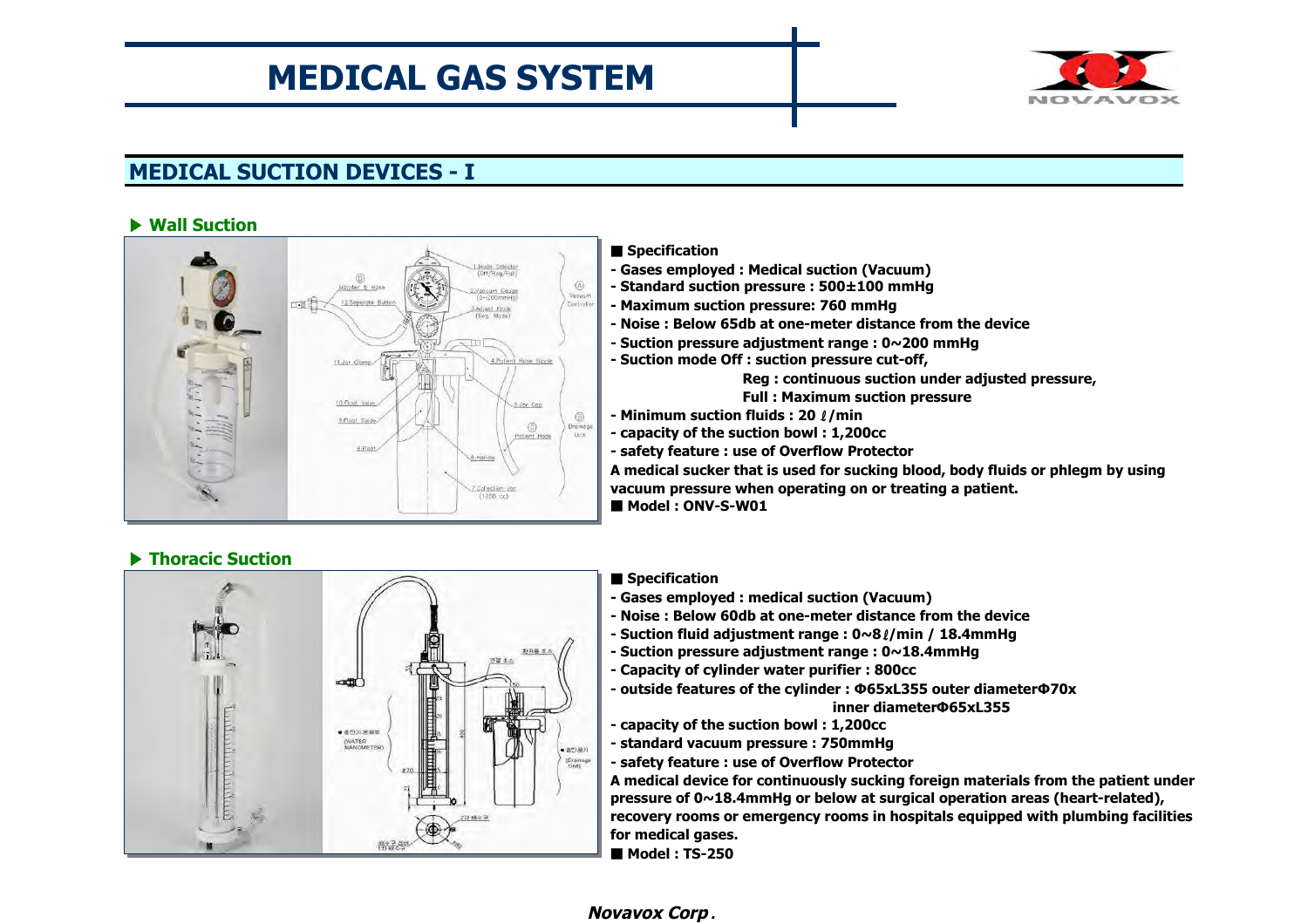

## **MEDICAL SUCTION DEVICES - II**

#### ▶ **Movable Suction**

▶ **Trap Bottle Suction**



#### ■ **Specification**

- **Gases employed : medical suction (Vacuum)**
- **Noise : Below 60db at one-meter distance from the device**
- **Capacity of the glass suction bowl: 8,000cc**
- **Minimum suction fluids : 20**ℓ**/min**
- **outside vibration suction pressure adjustment range : 0~760mmHg**
- **standard vacuum pressure : 750mmHg**
- **safety feature : use of Overflow Protector**
- **bowl size : outer diameter Φ 198mm, height 430mm**

**A medical sucker that is used when continuous suction is needed under relatively high vacuum pressure of 0~750mmHg when operating on or treating a patient at hospitals.**

■ Model: MS-8000

#### Silde<br>Honger Vocuur Jar Clamp O.F Protecter Jor Cop **ANTI LITTE** Flooter Guide Satet Patient Hose Trac Elegter Bott Unit Handle Collection Jan<br>(1200 cc)

#### ■ **Specification**

- **Gases employed : medical suction (Vacuum)**
- **Maximum suction pressure : 760mmHg**
- **Noise : Below 60db at one-meter distance from the device**
- **Suction pressure adjustment range : 0~200mmHg / Full Vacuum**
- **suction mode Off : suction pressure cut-off, Reg : continuous suction under adjusted pressure, Full : Maximum suction pressure**
- **Minimum suction fluids : 20**ℓ**/min**
- **capacity of overflowing fluids prevention device: Max. 100cc**
- **overflowing fluids prevention range Reg mode : 50cc, Full mode : 100cc**
- **Minimum emisiion fluids: 1.5** ℓ**/min**

**A medical sucker that is used for sucking blood, body fluids and phlegm by using outside vacuum pressure while operating on or treating a patient at hospitals. It is also used for protecting the suction pressure modulator that prevents the overflow of foreign materials as well as for ensuring dispersion modulation of the suction pressure supplying facilities.** ■ **Model : ONV-S-W01-TB**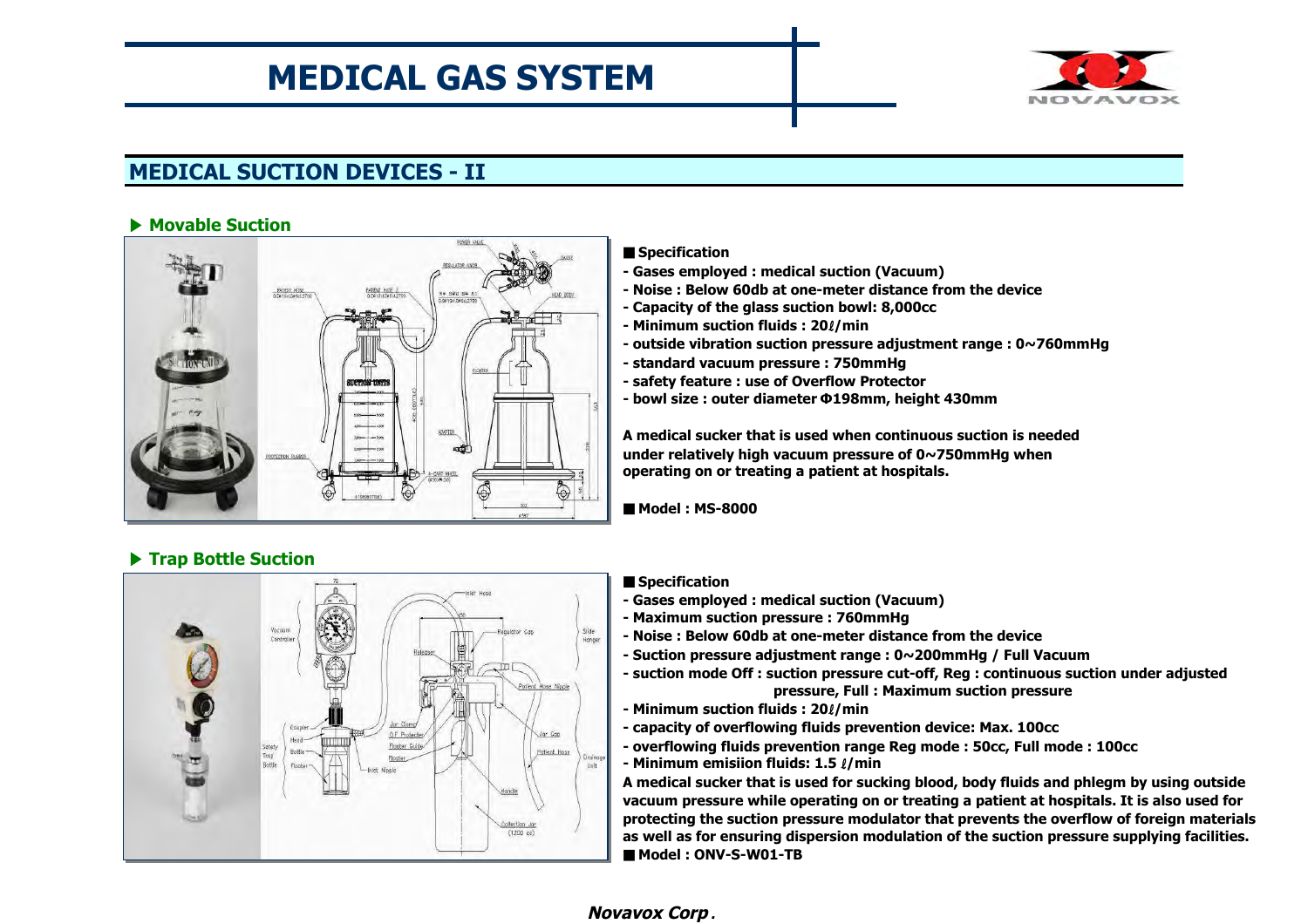

## **GAS OUTLET PARTS**



### ▶ **Diss Type Latch Valve**



### ▶ **Wall Outlet** ▶ **Medstar/Oxequip Type Latch Valve**



### ▶ **Ohmeda Type Latch Valve**



### ▶ **Pin Index Type Latch Valve**

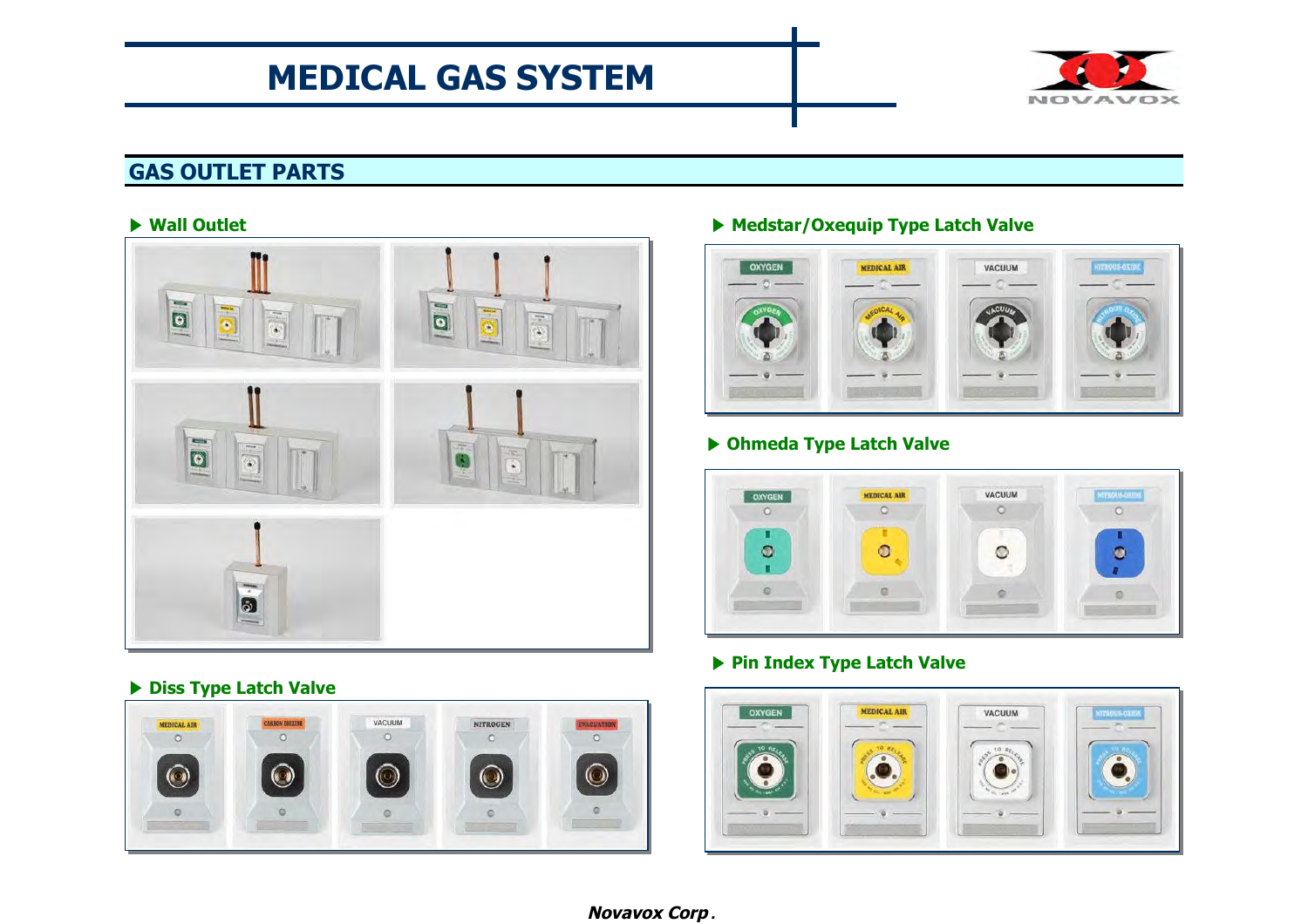

## **COUPLER PARTS**